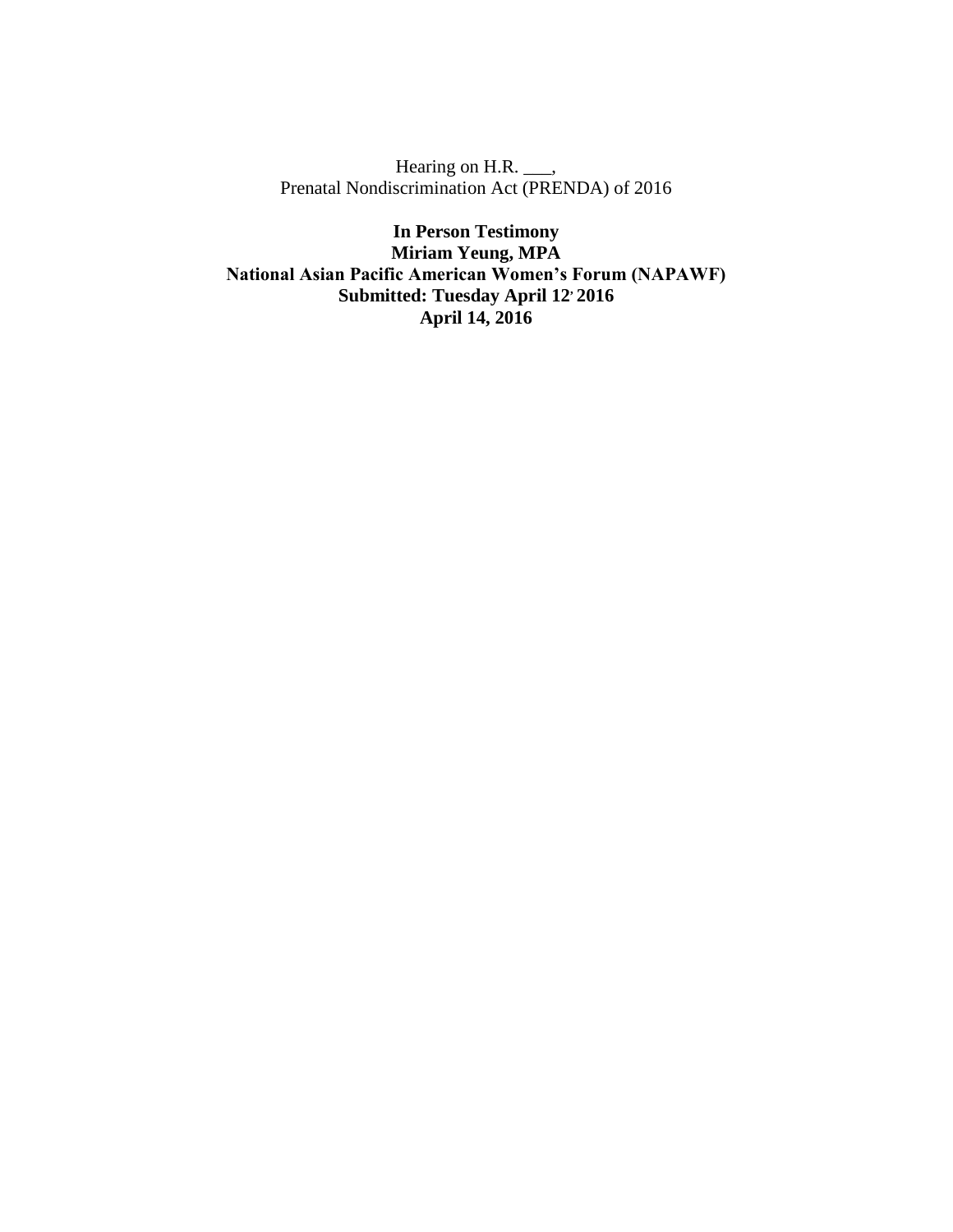Chairman Franks, Ranking Member Cohen, and Members of the Subcommittee:

Thank you for allowing me to testify before you today. I lead the National Asian Pacific American Women's Forum—the country's only multi-issue organization dedicated to building a movement for social justice and human rights for Asian American and Pacific Islander women and girls in the United States.

On behalf of NAPAWF and the dozens of women's rights, reproductive justice, and civil rights groups that stand with me, I strongly urge the members of this Congress to oppose the Prenatal Non-Discrimination Act of 2016.

This bill represents a duplicitous attempt to address racial and gender discrimination, while actually intending to chip away at abortion rights. Not only does this legislation call into question a woman's motives for seeking abortion care, it is especially punishing in the precedent it would set: forcing doctors to scrutinize a woman because of her race or ethnicity. The decision to seek abortion care should be up to a woman, her doctor, and her family, and not politicians. The majority of Americans supports this value and believe that a woman knows what is best for her and her family.<sup>i</sup> This bill would open the door to increased intrusion into a woman's ability to get health care and in the process, perpetuate stereotypes about women of color.

Instead of introducing legislation to restrict abortion rights, I encourage members of the subcommittee to support racial equality in a real way: by addressing health-care disparities in communities of color, and protecting the sanctity of the doctor-patient relationship by supporting open, honest communication with one's medical provider—which we know to be critical to quality medical care. This bill promotes the exact opposite—forcing doctors to act as police interrogators in their exam rooms, ultimately making women more reluctant to share their personal experiences for fear of their private information being made public. When medically accurate, safe, and nonjudgmental patient counseling is taken away, women—especially those vulnerable to domestic violence or trafficking—lose the chance to seek help from their health care providers.

This bill perpetuates the offensive stereotype that Black women are unable to make reproductive health decisions for their own families. It essentially accuses Black women of being irresponsible and, worse, intentionally deselecting babies who share their own race. It is true that black women choose abortion care more often than other communities do, but this is because of a welldocumented disproportionate lack of access to contraception.<sup>ii</sup> This legislation does nothing to address the root causes of unintended pregnancies, such as the dearth of reproductive health clinics in Black neighborhoods, economic insecurity, or historically rooted inequalities within these communities.<sup>iii</sup>

In February of 2016, Black women leaders came together in solidarity to affirm Black women's autonomy and reject legislation—like PRENDA—that relies on racist claims about Black mothers. In their own words: Monica Raye Simpson, Director of the Trust Black Women Partnership said, "Bans on abortion based on race rely on anti-Black and anti-immigrant stereotypes about women of color and constitutes a direct assault on Black motherhood. We must remember that this legislation has its origins in the billboards put up here in Atlanta and around the country attacking Black mothers and stigmatizing our decisions about pregnancy, billboards we fought and successfully saw removed." Alicia Garza, co-founder of Black Lives Matter, said: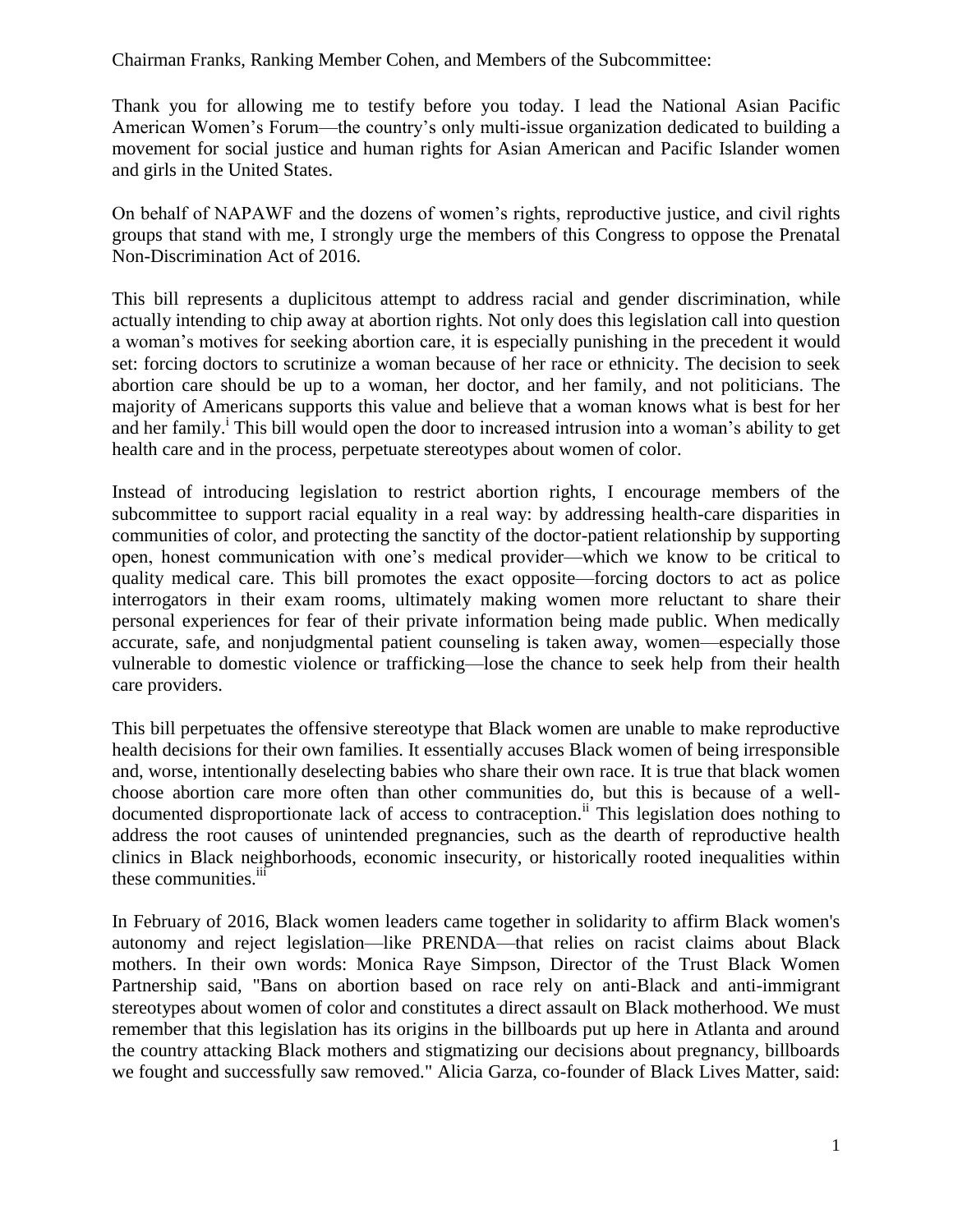"We absolutely have to make sure that reproductive justice and reproductive freedom is part of the narrative of what it takes to make Black Lives Matter."

Women of color already face difficulties accessing health care and have poorer health outcomes. Black women are more likely to die from preventable pregnancy related causes than white women,<sup>iv</sup> and their unintended pregnancy rate is higher than any other ethnic or racial group.<sup>v</sup> Vietnamese women are five times more likely to die from cervical cancer than white women.<sup>vi</sup> High levels of poverty prevents Asian American women and other women of color, from accessing healthcare every day, especially when 27 percent of Hmong Americans, 21 percent of Bangladeshi Americans, and 19 percent of Tongan Americans, live in poverty in the United States.<sup>vii</sup> Unfortunately, PRENDA would make healthcare outcomes for women of color *even worse*.

This legislation also perpetuates the offensive stereotype that Asian-American families do not value the lives of their girl children, while also not addressing the issue of sex-selection by ignoring substantive policy to alleviate the root causes of son preference or gender inequity. Son preference is a symptom of deeply rooted social biases and stereotypes about gender. Gender inequity cannot be solved by banning abortion. An inter-agency UN statement addressing sex selection and gender discrimination clearly explains that countries "have an obligation to ensure that these injustices [meaning son preference] are addressed without exposing women to the risk of death or serious injury by denying them access to needed services such as safe abortion."viii Aruna Papp, the Canadian advocate cited in the findings concurs with this opinion and has submitted written testimony opposed to PRENDA for the harm it will do to women. South Korea is the only country to dramatically alter its skewed sex-ratio bias, which occurred due to changes at the societal level as social and economic conditions increased professional and educational options for women and girls. $\frac{1}{x}$ 

Asian American and Pacific Islander women know that gender inequities do exist and are working in culturally competent ways to provide long-term, sustainable solutions. NAPAWF and others are working with members of our own community to empower women and girls, thereby challenging norms and transforming values. For example, we are carrying out programs that build the leadership of women, improve our economic standing, create better access to healthcare, and end gender-based violence against us.

Instead of combatting racial and gender discrimination, PRENDA is nothing more than an attempt to limit abortion access for women of color. Under the guise of promoting equity, this bill perpetuates punishing stereotypes about our communities and undermines our constitutional rights.

You cannot help women by taking away women's rights. I welcome all members of Congress to work with NAPAWF, and all other organizations that stand with me, to pass legislation that truly results in racial justice and gender equality. Let's really work together to improve the lives of women. Let's not make women seeking health care into suspects. Let's move away from legislation rooted in racial stereotyping, and instead address the real causes of racial and gender inequality in our country.

Thank you.

 $\overline{\phantom{a}}$ 

<sup>i</sup> Lydia Saad, *Am. Choose "Pro-Choice" for First Time in Seven Years*, Gallup (May 29, 2015) [www.gallup.com/poll/183434/americans-choose-pro-choice-first-time-seven-years.aspx.](http://www.gallup.com/poll/183434/americans-choose-pro-choice-first-time-seven-years.aspx)